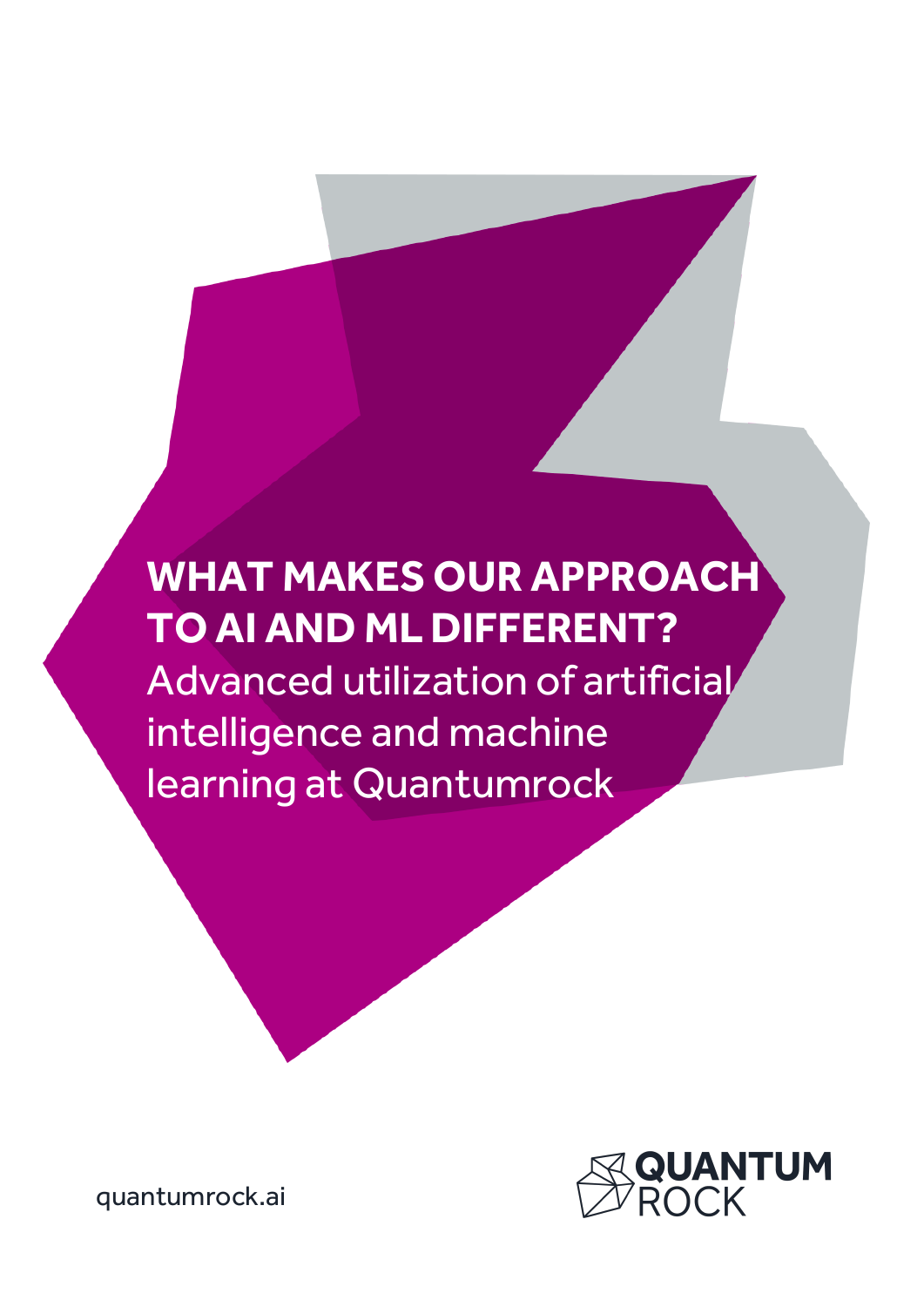# **WHAT MAKES OUR APPROACH TO AI AND ML DIFFERENT?**

Advanced utilization of artificial intelligence and machine learning at Quantumrock

This document summarizes the main components of the AI/ML approach developed and actively used at Quantumrock. The main emphasis is placed on distinctive elements of our approach - our know-hows and differentiators. To be able to make clear statements we did not try to avoid technical details.

#### **Why Machine Learning?**

We consider the use of ML for the generation of trading strategies as complementary to the construction of strategies by domain knowledge experts. Both approaches have their unique strengths. Domain knowledge experts can generalize their knowledge about one domain and transfer it to another one. ML methods can perform an exhaustive search over a huge number of potential patterns in the data and, in this way, to find nonobvious, nonlinear, multidimensional and fuzzy patterns that are hard to grasp by the human mind. We benefit from both approaches not just by using them in parallel but by combining them into one synergetic approach.

## **Going beyond "vanilla" Machine Learning**

#### **Customized Objective Function**

One of the main tasks of ML is supervised learning. Within this task, ML aims to find (learn) a function that maps from a given (usually previously unseen) input into a corresponding output. The function is derived from a data set that can be imagined as a set of examples of the wanted mapping (a set of inputoutput pairs). Inputs are usually given as vectors consisting of numerical components and targets are either classes (in case of a classification problem) or numbers (in case of a regression problem).

One major class of the problems that we solve at Quantumrock has a very similar structure. We have data sets that consist of pairs of features (financial indicators) and targets (price changes of financial instruments). However, predicting price changes (solving a regression problem) does not serve our purpose, because knowing the expected price change for a future period alone does not allow us to decide an optimal position (allocation)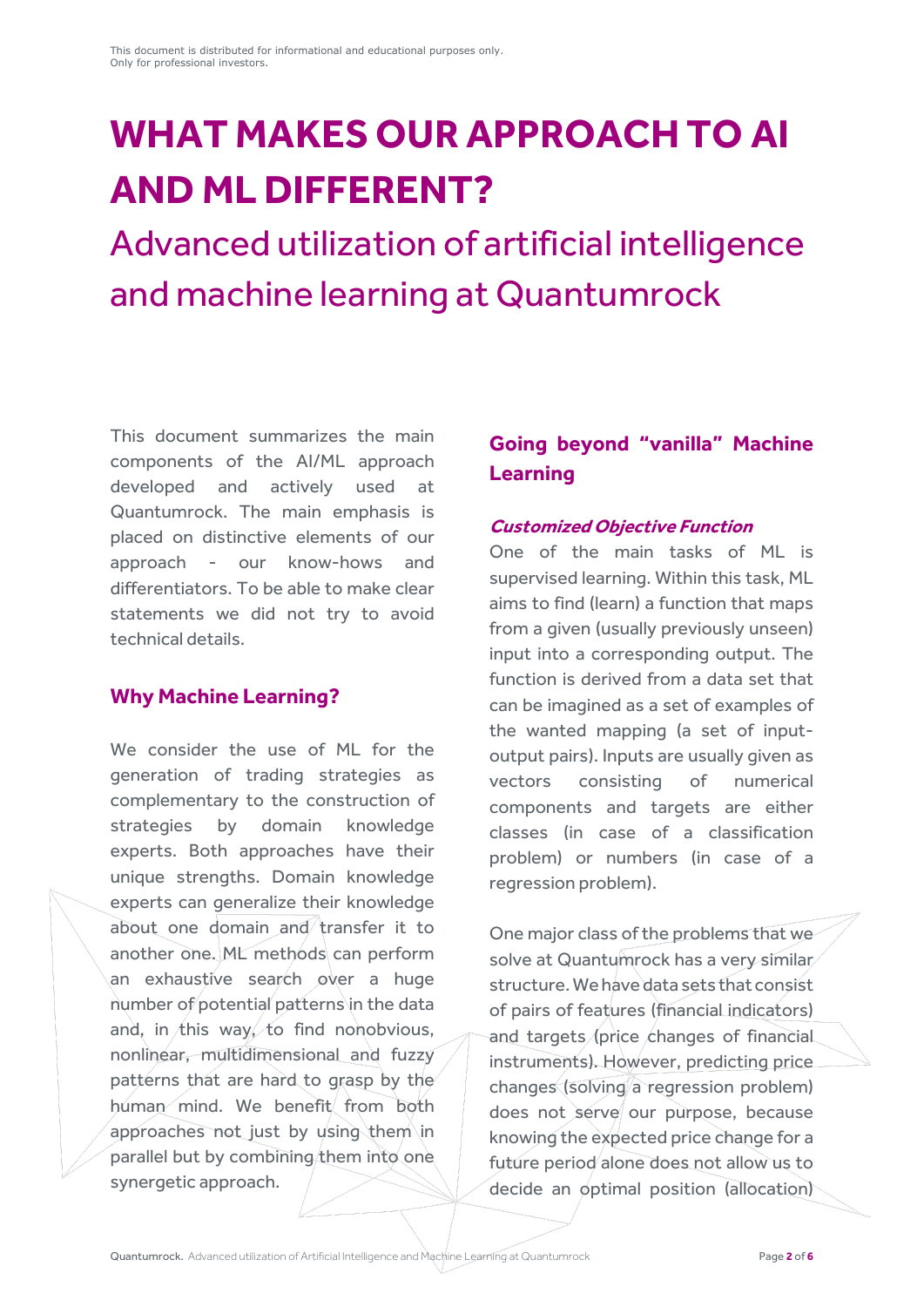for this period. For example, we might have periods with the same expected price changes but very different volatilities (dispersions) which means that these periods require different positions (allocations).

A proper solution to the problem, that we have developed at Quantumrock, is a direct calculation of the position for the future period based on the features associated with the prehistory of the period. Within this approach, the values (positions) generated by the searched mapping should not be close or similar to the targets (price changes), as in the standard regression problem, and, therefore, the standard measures of model quality (mean squared error, mean absolute deviation and so on) cannot be used. Because of the same reason the values generated by the model cannot be interpreted as "predictions" anymore. The proper redefinition of the objective function is an elegant solution that allows us to use all the well-established ML methods (Linear Regression, Neural Networks, Decision Trees and so on) and, at the same time, to directly optimize what we need from the financial point of view (i.e. positions that maximize the Sharpe ratio).

#### **Time Series Modeling**

Another essential difference between the problems that we address at Quantumrock and problems considered "vanilla" ML is that we use (multivariate) time series as input, instead of numerical vectors of a fixed length. A naïve compression of a time series into a vector of predetermined features (i.e.

technical indicators, momentum, volatility or other statistical properties like skewness or kurtosis) allows us to transform the strategy development problem into a standard regression problem and to apply the full power of ML. However, this approach has a severe drawback. It might be the case that by using manually defined features we lose essential information about patterns present in the input time series. This means we might end up in a situation where we apply advanced and powerful ML methods to a poor input and, as a consequence, get poor results. To resolve this drawback or, in other words, to remove the bottleneck of bad features, we use the above-mentioned ability of ML to find complex, non-trivial patterns in order to construct new features. In more detail, we, at Quantumrock, have developed a set of methods that allows us to determine from a raw time series (a sequence of price changes) how this time series should be compressed into a vector of features such that the most relevant information for our purposes is not lost. The main idea behind this approach is that the historic price changes (raw input) are extended by their temporal positions which are explicitly used by the model, so that the model does not need to learn it from scratch.

#### **Heavy use of Mathematical Statistics**

In most ML problems it is easy to construct a simple reference model that has some low but still statistically significant predictive power. Such a simple initial model is already somewhat useful. Any further modeling work is dedicated to the improvement of the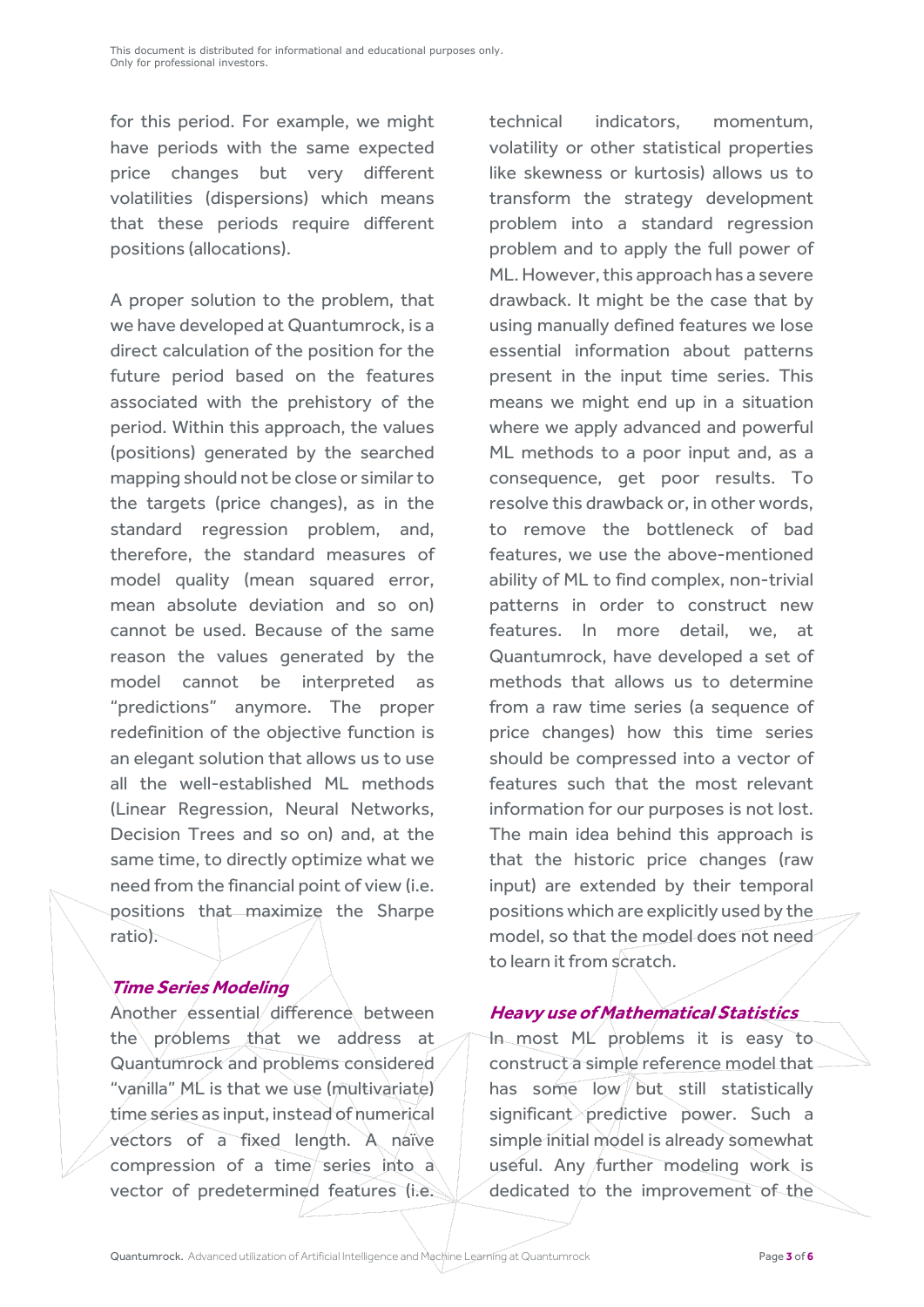model's accuracy (an increase of the predictive power) and, therefore, the usefulness of the model. The situation is different in the case of ML modeling for algorithmic trading, mostly because of a high noise-to-signal ratio in the price data (markets are indeed very efficient) as well as unusual objective functions. Firstly, even a positive performance of a model (in terms of average profit, Sharpe ratio and so on) might be not very statistically significant, meaning that positive results might be easily caused by luck (random, unsystematic fluctuations in the data). Secondly, even a strategy with positive and statistically significant results might be useless or even harmful (it might just lose money less efficiently than a random strategy).

To address the above-described problems, we, at Quantumrock, apply a broad range of non-parametric tests of statistical significance at different stages of the modeling process (starting with the feature selection and ending with the final performance of the strategy).

#### **Strong Focus on Overfit Prevention**

Because of the above-mentioned high noise-to-signal ratio in financial data we might easily end up with an overfitted model – a model which by mistake interprets random noise as real patterns. To prevent overfitting, we have  $d$ eveloped a  $\leq$  set of protection mechanisms that are based on the following components: (1) we search in the domain of models with a relatively small number of parameters,  $(2)/$  the model structure is carefully selected based on domain knowledge to provide a

proper inductive bias, so that we search only in the space of realistic patterns, (3) we rely on regularization techniques to flexibly suppress excessive model complexity based on the amount of data and its noise-to-signal ratio, (4) we conduct model training, testing and validation with a proper split of the data (the final version of the model is always tested on the data set that was not used during the model development process), (5) the found models are mixed properly such that the remaining noise is canceled out further (at the stage of assignment of weights to the strategies we also apply regularization techniques preventing overfitting).

## **Benefitting from the Deep Learning revolution**

The recent progress in computational power and the amount of data stimulated huge advances in theory and practice of training extremely large models (Deep Learning). Usually, Deep Learning Models are operating in the domain of images, videos, audios and larger text corpora. In spite of the fact that Deep Learning deals with large models and we, as has been mentioned earlier, focus on small models, it is still possible for Quantumrock to benefit from the Deep Learning revolution. In particular, we can extract components that are not per se bound to the number of model parameters. In Quantumrock's modeling process, we benefit from the following components of Deep Learning: (1) methods for proper treatment of structured data (sequences, grid data, sets, graphs), (2) efficient model optimization methods based on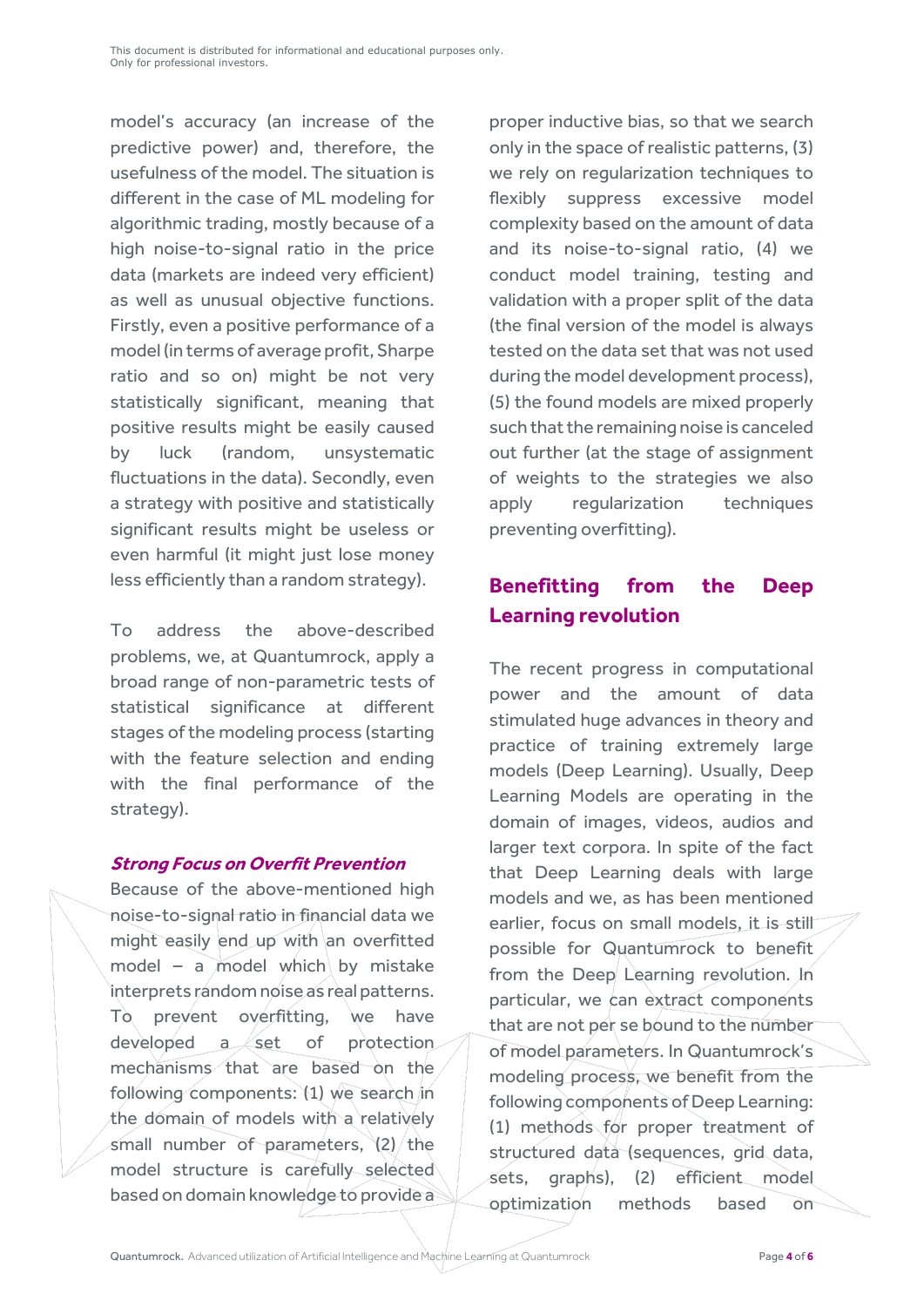backpropagation, (3) efficient libraries for operations on multidimensional arrays (tensors).

### **Automation**

One of the ways to achieve a stable positive performance is to use a larger number of weakly correlated and properly weighted trading strategies. To practically implement this approach, we need an efficient way to generate new strategies that have an added value in the context of already existing strategies. For that reason, we are constantly working on the optimization and automation of the strategy development process. As the outcome of this effort, we have developed an AI/ML system that, after being fed with data, generates trading strategies by automatically performing all the steps of the model development process (features construction, model training, testing, validation and statistical testing).

### **Summary**

In Quantumrock's development of AI/ML system, we distribute our effort over the entire chain of the modeling process to avoid bottlenecks: (1) using domain knowledge experts as well as ML techniques to construct novel, powerful features, (2) construction of ad hoc model architectures to provide a proper inductive bias and to avoid overfitting, (3) adjustment of objective functions to be able to use the full power of ML methodology and, at the same time, to optimize regarding what we need from a financial perspective, (4) extensive use of mathematical statistics to prove the statistical significance of the results, (5) optimization and automation of the model development and validation process.